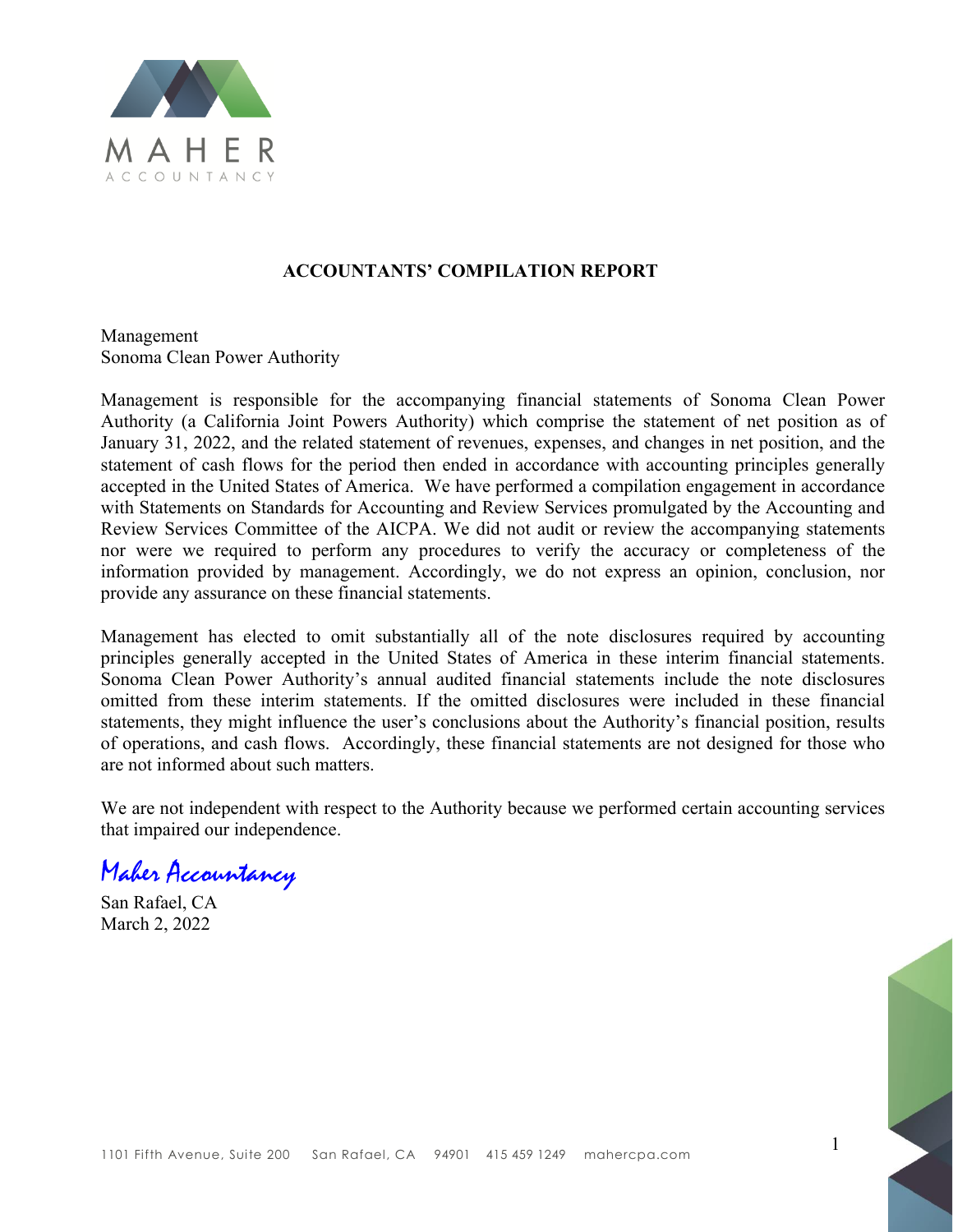# **STATEMENT OF NET POSITION As of January 31, 2022**

#### **ASSETS**

| <b>Current</b> assets                                     |                  |
|-----------------------------------------------------------|------------------|
| Cash and cash equivalents                                 | \$<br>50,115,913 |
| Accounts receivable, net of allowance                     | 19,222,156       |
| Other receivables                                         | 1,585,162        |
| Accrued revenue                                           | 8,185,108        |
| Prepaid expenses                                          | 995,171          |
| Deposits                                                  | 5,119,205        |
| Total current assets                                      | 85,222,715       |
| Noncurrent assets                                         |                  |
| Unrestricted cash in Rate Stabilization Fund              | 26,000,000       |
| Land                                                      | 860,520          |
| Capital assets, net of depreciation                       | 19,078,776       |
| Deposits                                                  | 5,160,922        |
| Total noncurrent assets                                   | 51,100,218       |
| <b>Total</b> assets                                       | 136,322,933      |
| <b>LIABILITIES</b>                                        |                  |
| <b>Current liabilities</b>                                |                  |
| Accrued cost of electricity                               | 10,653,448       |
| Accounts payable                                          | 1,543,280        |
| Other accrued liabilities                                 | 1,063,954        |
| User taxes and energy surcharges due to other governments | 456,909          |
| Total current liabilities                                 | 13,717,591       |
| <b>DEFERRED INFLOWS OF RESOURCES</b>                      |                  |
| Rate Stabilization Fund                                   | 26,000,000       |
| <b>NET POSITION</b>                                       |                  |
| Investment in capital assets                              | 19,939,296       |
| Unrestricted                                              | 76,666,046       |
| Total net position                                        | \$<br>96,605,342 |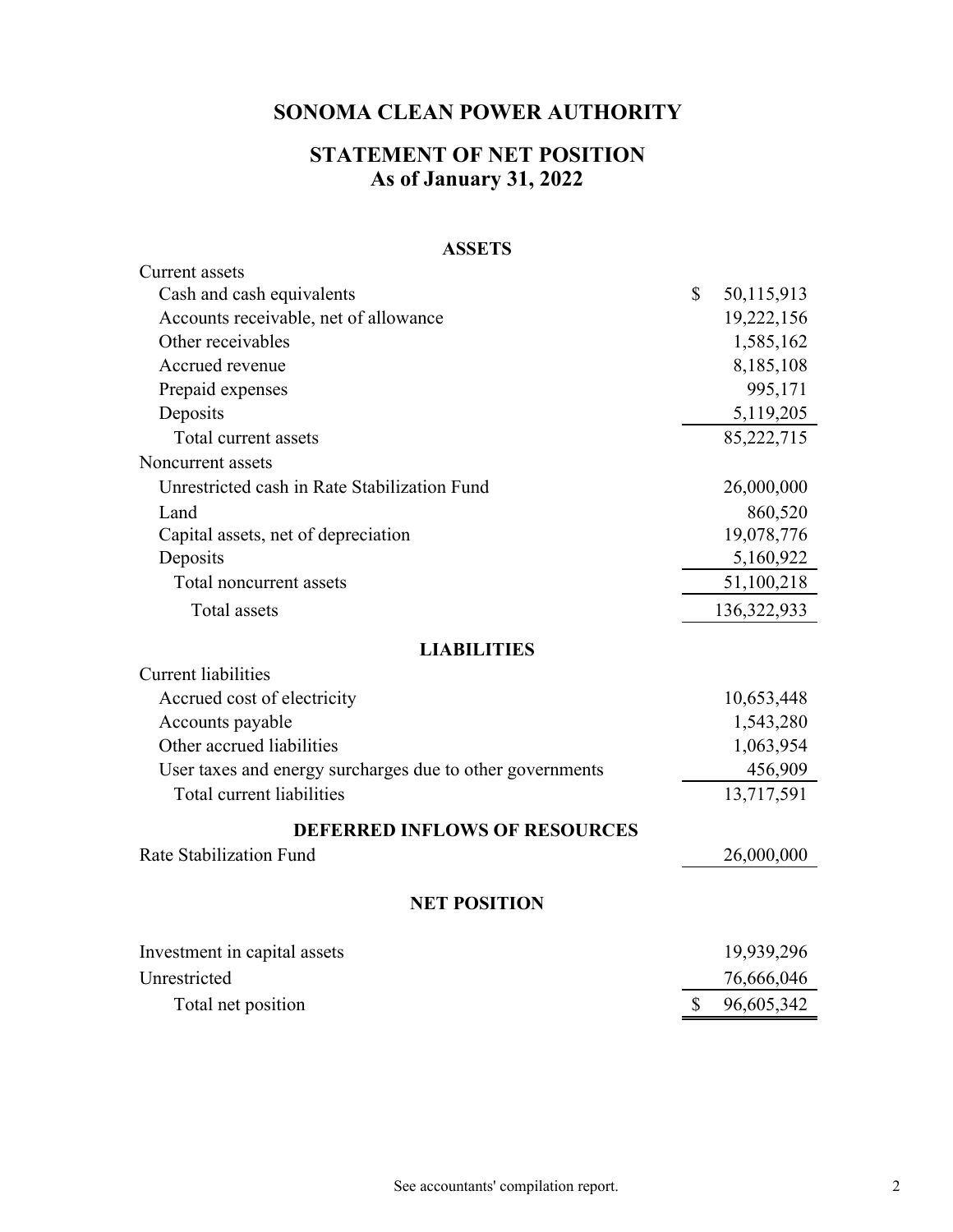# **Seven Months Ended January 31, 2022 AND CHANGES IN NET POSITION STATEMENT OF REVENUES, EXPENSES**

| <b>OPERATING REVENUES</b>               |              |             |
|-----------------------------------------|--------------|-------------|
| Electricity sales, net                  | $\mathbb{S}$ | 103,255,582 |
| Evergreen electricity premium           |              | 1,322,311   |
| Grant revenue                           |              | 932,978     |
| Total operating revenues                |              | 105,510,871 |
| <b>OPERATING EXPENSES</b>               |              |             |
| Cost of electricity                     |              | 97,609,852  |
| Contract services                       |              | 5,573,270   |
| Staff compensation                      |              | 3,061,164   |
| General and administration              |              | 1,126,581   |
| Program rebates and incentives          |              | 619,298     |
| Depreciation                            |              | 796,884     |
| Total operating expenses                |              | 108,787,049 |
| Operating income (loss)                 |              | (3,276,178) |
| <b>NONOPERATING REVENUES (EXPENSES)</b> |              |             |
| Interest income                         |              | 193,307     |
| Nonoperating revenues (expenses), net   |              | 193,307     |
| <b>CHANGE IN NET POSITION</b>           |              | (3,082,871) |
| Net position at beginning of period     |              | 99,688,213  |
| Net position at end of period           | \$           | 96,605,342  |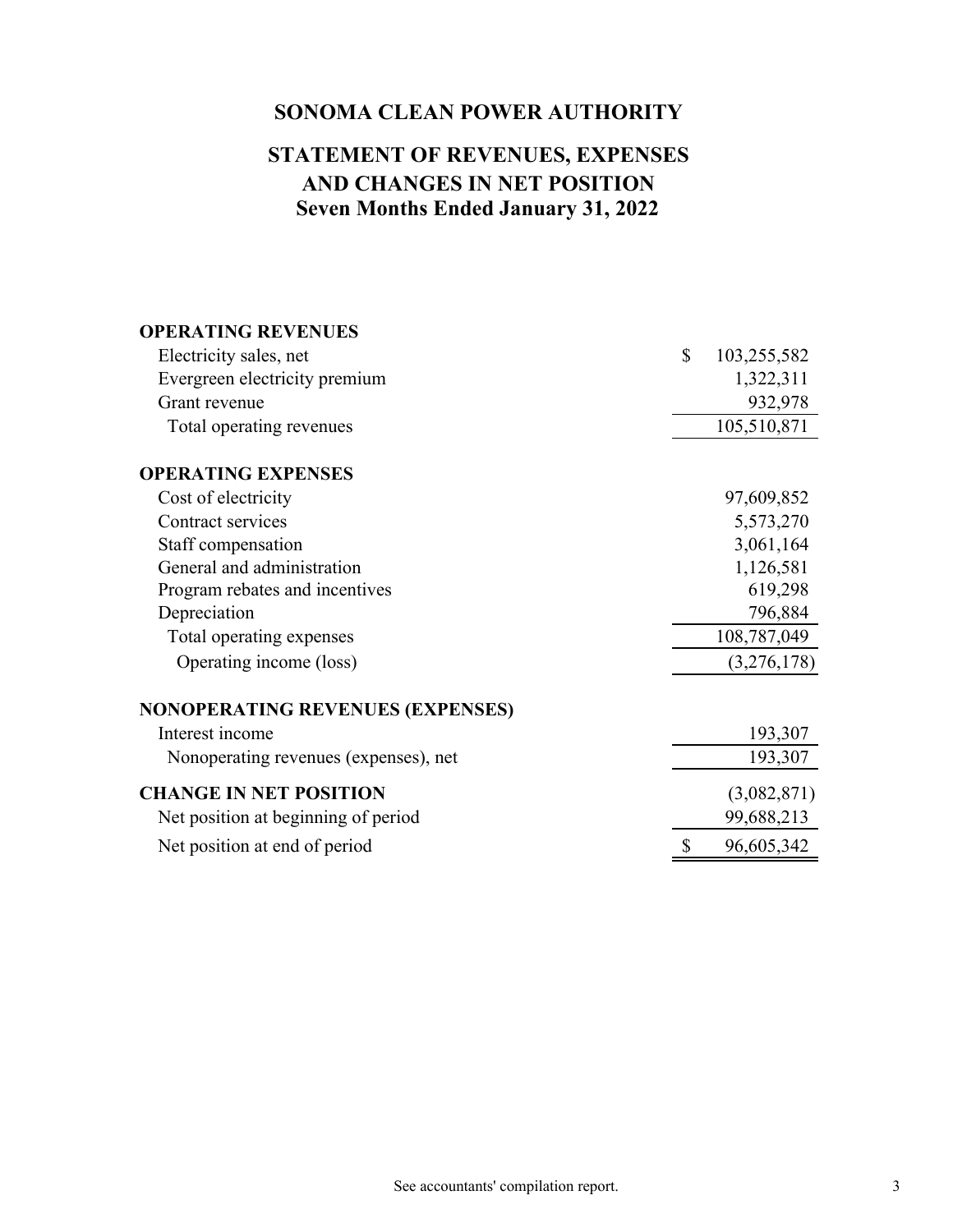#### **Seven Months Ended January 31, 2022 STATEMENT OF CASH FLOWS**

#### **CASH FLOWS FROM OPERATING ACTIVITIES**

| Receipts from customers                                | $\mathbb{S}$ | 106,339,035     |
|--------------------------------------------------------|--------------|-----------------|
| Other operating receipts                               |              | 4,783,470       |
| Payments to electricity suppliers                      |              | (104, 985, 421) |
| Payments for other goods and services                  |              | (6,566,644)     |
| Payments for staff compensation                        |              | (3,117,952)     |
| Tax and surcharge payments to other governments        |              | (1,477,891)     |
| Payments for program rebates and incentives            |              | (774, 510)      |
| Net cash provided (used) by operating activities       |              | (5,799,913)     |
| <b>CASH FLOWS FROM CAPITAL AND RELATED</b>             |              |                 |
| <b>FINANCING ACTIVITIES</b>                            |              |                 |
| Payments to acquire capital assets                     |              | (3,405,959)     |
| <b>CASH FLOWS FROM INVESTING ACTIVITIES</b>            |              |                 |
| Interest income received                               |              | 225,421         |
| Net cash provided (used) by investing activities       |              | 225,421         |
| Net change in cash and cash equivalents                |              | (8,980,451)     |
| Cash and cash equivalents at beginning of year         |              | 85,096,364      |
| Cash and cash equivalents at end of period             |              | 76,115,913      |
| <b>Reconciliation to the Statement of Net Position</b> |              |                 |
| Unrestricted cash and cash equivalents (current)       | \$           | 50,115,913      |
| Unrestricted cash and cash equivalents (noncurrent)    |              | 26,000,000      |
| Cash and cash equivalents                              | \$           | 76,115,913      |